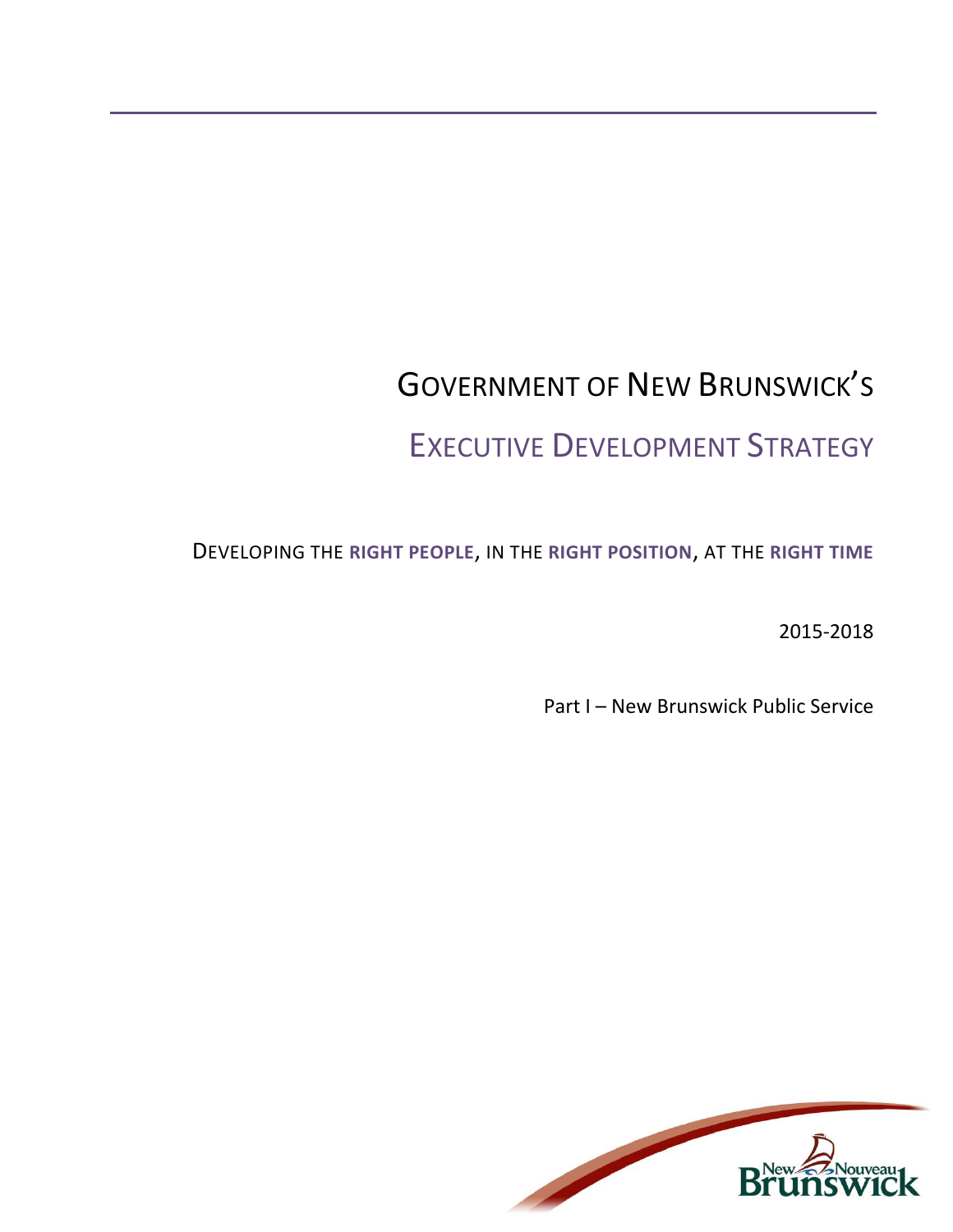# **TABLE OF CONTENTS**

| Message from the Clerk of the Executive   |
|-------------------------------------------|
| Message from the Senior Executive Officer |
|                                           |
|                                           |
|                                           |
|                                           |
|                                           |
|                                           |
|                                           |
|                                           |
|                                           |
|                                           |
|                                           |
|                                           |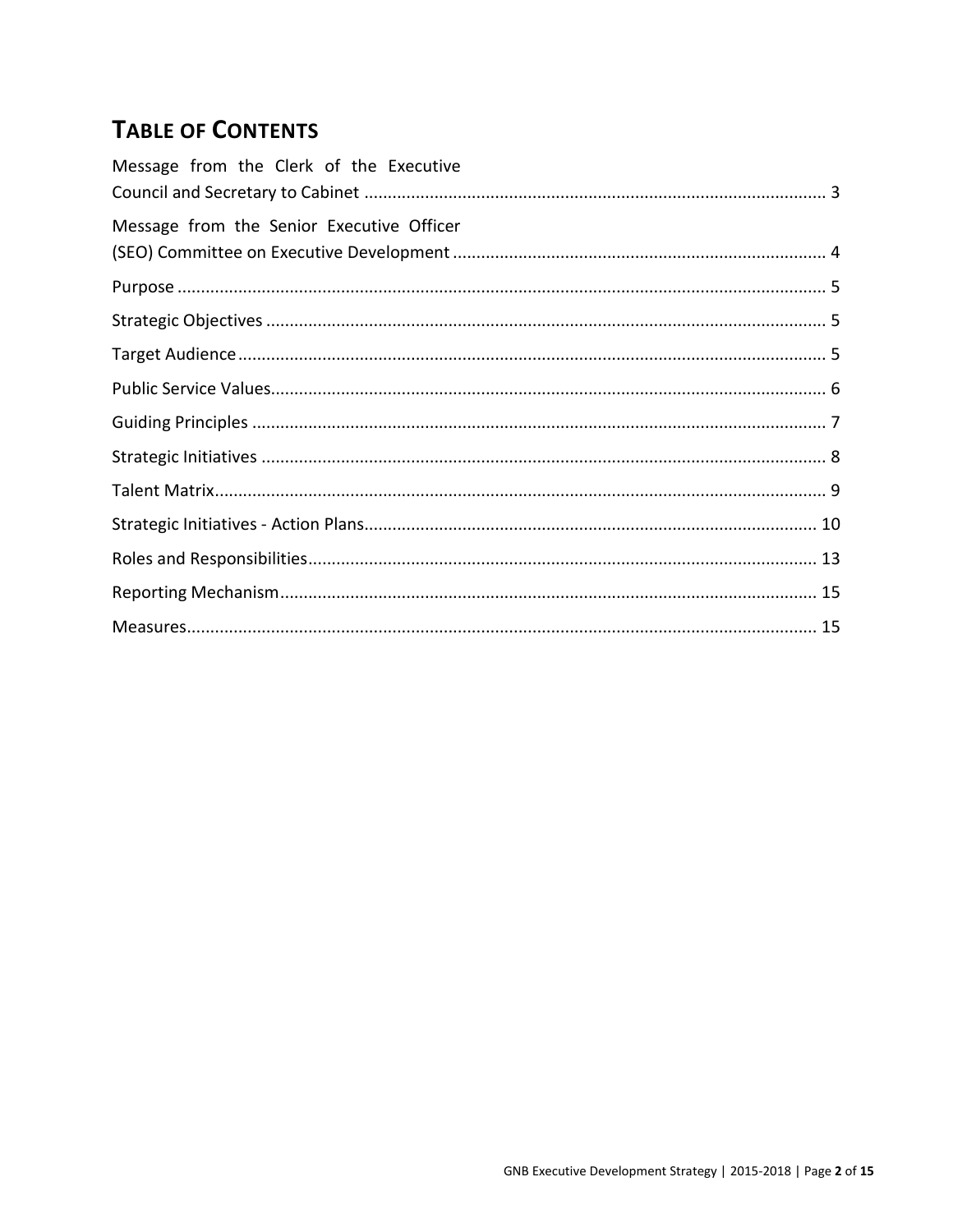# <span id="page-2-0"></span>**MESSAGE FROM THE CLERK OF THE EXECUTIVE COUNCIL AND SECRETARY TO CABINET**

As a Province, we are facing unprecedented economic challenges. As well, New Brunswick's Public Service is aging, bringing with it a wave of impending retirements and an outflow of experience.

The Executive Development Strategy will serve as our roadmap as we move forward. Given the landscape and challenges that we, as a Province, are confronting this Strategy is more important than ever before. It will serve to support our most valuable asset – our people – building leadership capacity to equip our senior leaders for the future.

Directed by the Deputy Ministers' Committee on Human Resource Management, the three-year Strategy is entitled "*Developing the Right People, in the Right Position, at the Right Time*." It was developed by the Department of Human Resources in partnership with a sub-group of individuals representing the Deputy Ministers' Committee on Human Resource Management, the Senior Executive Officer Committee on Executive Development, the Human Resources Directors Committee, and Alignment Champions. These key stakeholders have shaped the Executive Development Strategy and are committed to working together to achieve results.

This document contains details on new initiatives supporting talent identification, reassignment and continuous learning and development all built on the guiding principles of being merit-based, objective, direct and simple, current, transparent, accountable and links to GNB Strategy and needs. These guiding principles define what is truly important for the success of this program, and they serve as a template for building and strengthening our organization while uniting us with a strong, common purpose and direction.

At the heart of this plan are perseverant, forward-thinking senior leaders dedicated to achieving the goals of our organization. A critical component to our workforce, this group is the backbone of GNB, and we are committed to focusing our efforts on cultivating, supporting and empowering them. Using this roadmap, we will work together to build one of the most effective public service organizations in the country.

I would like to acknowledge and extend a sincere thank you to my predecessor Marc Léger for his leadership and commitment to seeing the Executive Development Strategy come to fruition.

Sincerely,

Edith Doucet Clerk of the Executive Council and Secretary to Cabinet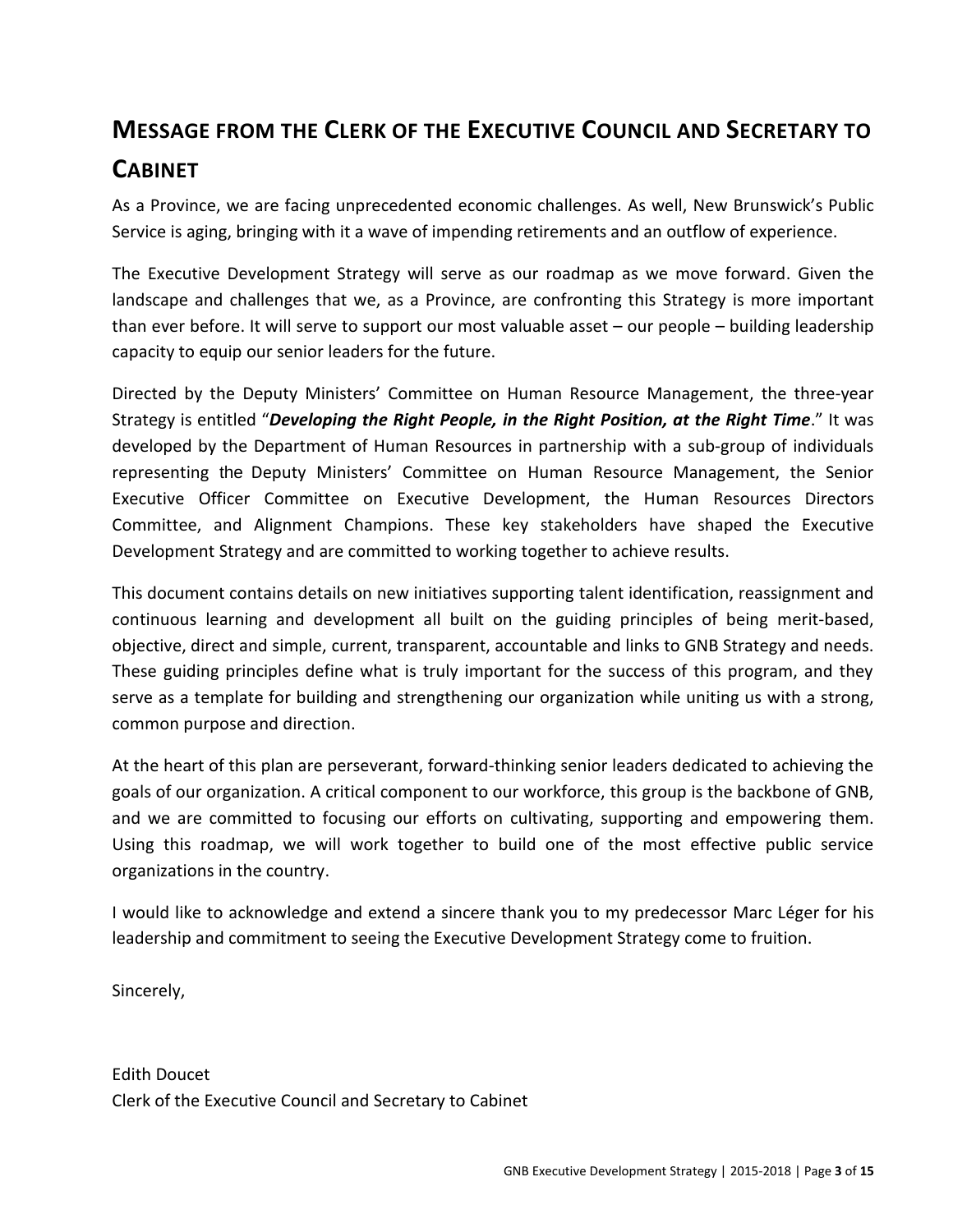# <span id="page-3-0"></span>**MESSAGE FROM THE SENIOR EXECUTIVE OFFICER (SEO) COMMITTEE ON**

### **EXECUTIVE DEVELOPMENT**

The Executive Development Strategy is a key succession management tool that provides an integrated means of identifying, selecting, developing and retaining top leadership talent within the New Brunswick Public Service.

The development of this Strategy was a tremendous opportunity to work together, align with corporate direction and needs and improve processes to support executive development in the short and long term. We have embraced the mandate and challenge put forward by the Deputy Ministers' Committee on Human Resource Management to work with them and the Department of Human Resources to develop this Strategy.

In the spirit of continuous improvement, this Strategy provides a direction and foundation which will be built over the next three years. It is anchored by our GNB Public Service values of integrity, respect, impartiality, service and competence.

An evaluation of the Strategy and its effectiveness will be conducted on a regular basis and feedback will be sought from stakeholders as part of the evaluation. Improvements and revisions will be made, as appropriate, to ensure the Strategy's continued success.

We invite all senior leaders to familiarize themselves with the Strategy and associated process details and to continue their individual journeys of continuous learning and development.

Sincerely,

Amanda Harpelle, co-chair Shannon Ferris, co-chair Luc Handfield, vice chair On behalf of the Senior Executive Officer (SEO) Committee on Executive Development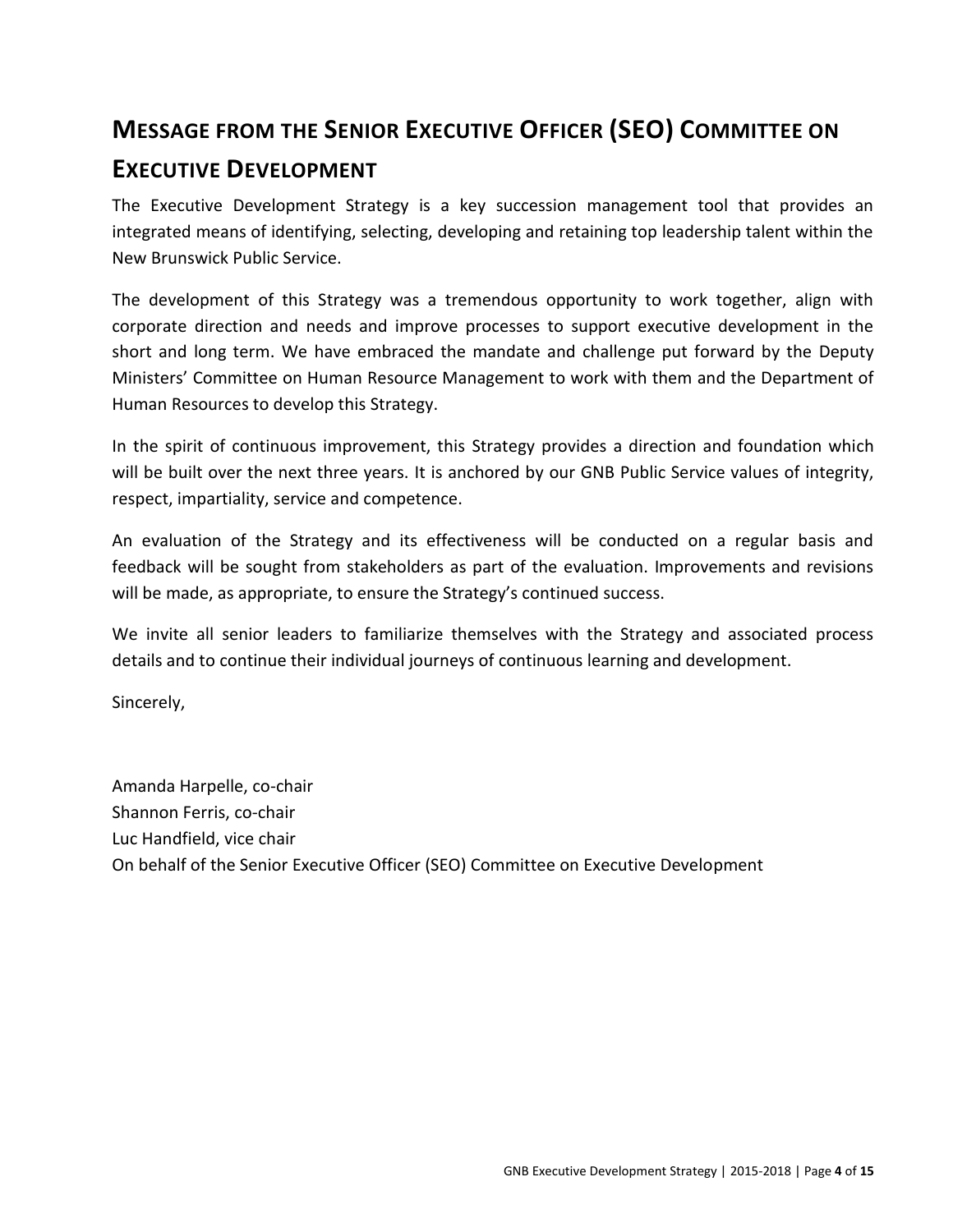# <span id="page-4-0"></span>**PURPOSE**

The purpose of the Executive Development Strategy is to implement new processes for talent identification, reassignment and continuous learning and development that are built on the guiding principles of being merit-based, objective, direct and simple, current, transparent, accountable and links to GNB Strategy and needs.

A phased approach for implementation will be taken with Phase 1 focused on talent identification and reassignment specifically for the Advancement pool (*see the Talent Matrix on page 9*).

As Phase 1 is being implemented, the processes will be fine-tuned to reflect lessons learned and best practices while developing further phases to address reassignment, continuous learning and development, and similar programs for each of the Talent Matrix quadrants.

# <span id="page-4-1"></span>**STRATEGIC OBJECTIVES**

The Department of Human Resources (DHR) is a central agency, which supports and enables the readiness of the GNB workforce to drive GNB Strategy objectives and priorities. Facilitated by DHR, the Executive Development Strategy is a key succession management tool that provides an integrated means of identifying, selecting, developing and retaining top leadership talent within the New Brunswick Public Service. The following are the strategic objectives of the Strategy:

- 1. To support and accelerate the development of existing and aspiring senior leaders in Part I of the Public Service, it is essential to create a sustainable "challenge ready" workforce of involved, committed and productive leaders who drive a culture of innovation and continuous improvement.
- 2. To ensure we have the right people, in the right position, at the right time to achieve Government's mandate.

# <span id="page-4-2"></span>**TARGET AUDIENCE**

The target audience for the Executive Development Strategy are senior leaders, Pay Bands (PB) 8-12 and equivalents, in permanent positions in Part I of the New Brunswick Public Service who have a proven ability to lead teams of people and to deliver and collaborate to drive results.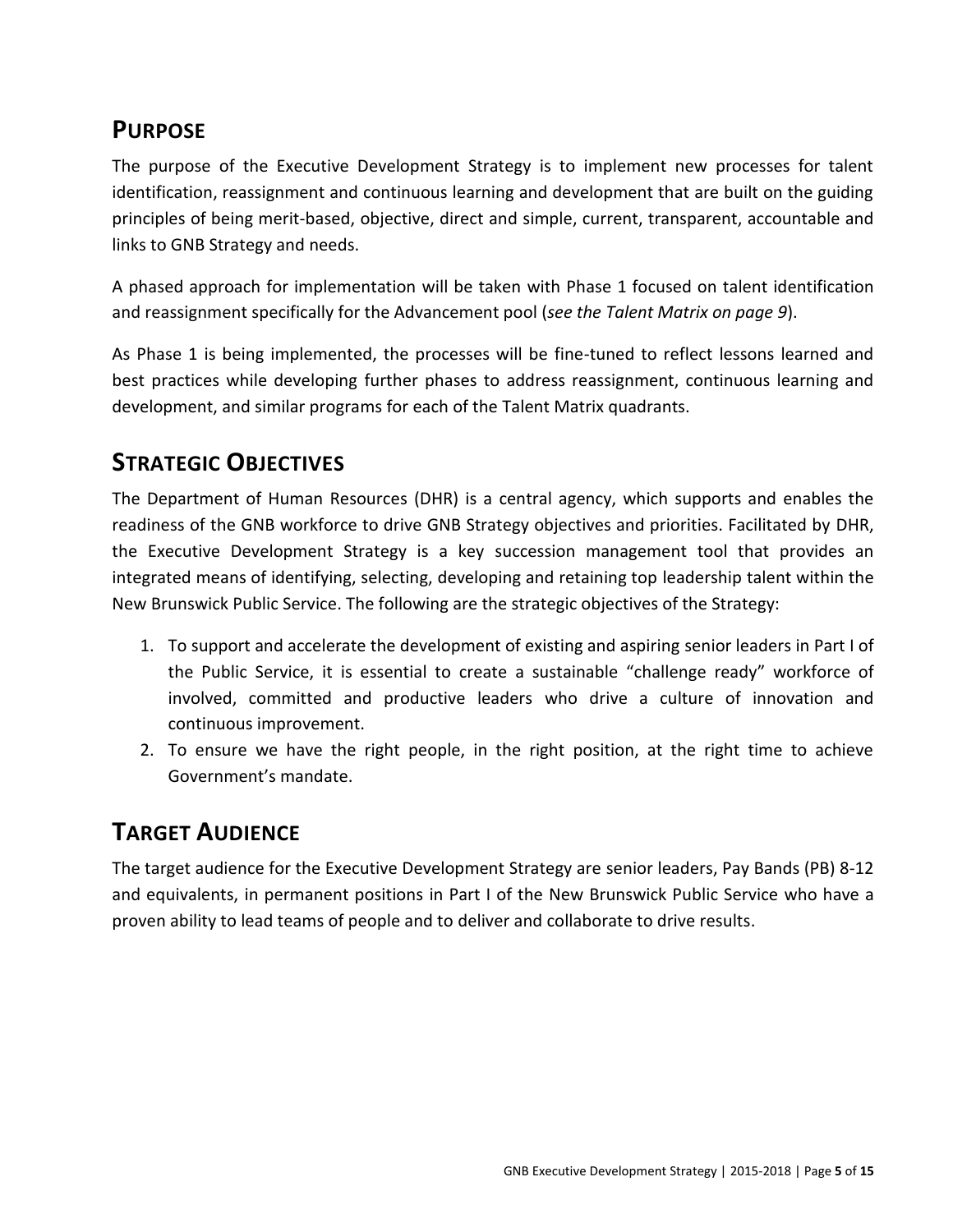# <span id="page-5-0"></span>**PUBLIC SERVICE VALUES**

### **INTEGRITY | RESPECT | IMPARTIALITY | SERVICE | COMPETENCE**

The Public Service Values are the foundation of New Brunswick's professional public service. New Brunswick's public servants act in the public interest, committing to the highest ideals of public service and pride. They strive to ensure that citizens have trust and confidence in government. They are enduring beliefs which define what the public service stands for and how it wants to be perceived.

New Brunswick's public servants believe and uphold the following fundamental values, which are central to their relationships with colleagues, with elected officials, and with the general public.

#### **INTEGRITY**

Public servants act honestly, fairly and openly; they honour their commitments; and they do not use public office for private or personal gain.

#### **RESPECT**

Public servants treat one another and all citizens with respect by ensuring fairness, upholding the merit principle, supporting diversity, valuing workplace safety and wellness, and ensuring that the workplace is free from discrimination and harassment.

#### **IMPARTIALITY**

Public servants act objectively, professionally and lawfully, and with respect for the authority of the government of the day.

#### **SERVICE**

Public servants provide service to the public that is timely, competent, fair, efficient and effective.

#### **COMPETENCE**

Public servants strengthen their own capabilities and foster the professional development of other public servants so as to serve well the government of the day and public.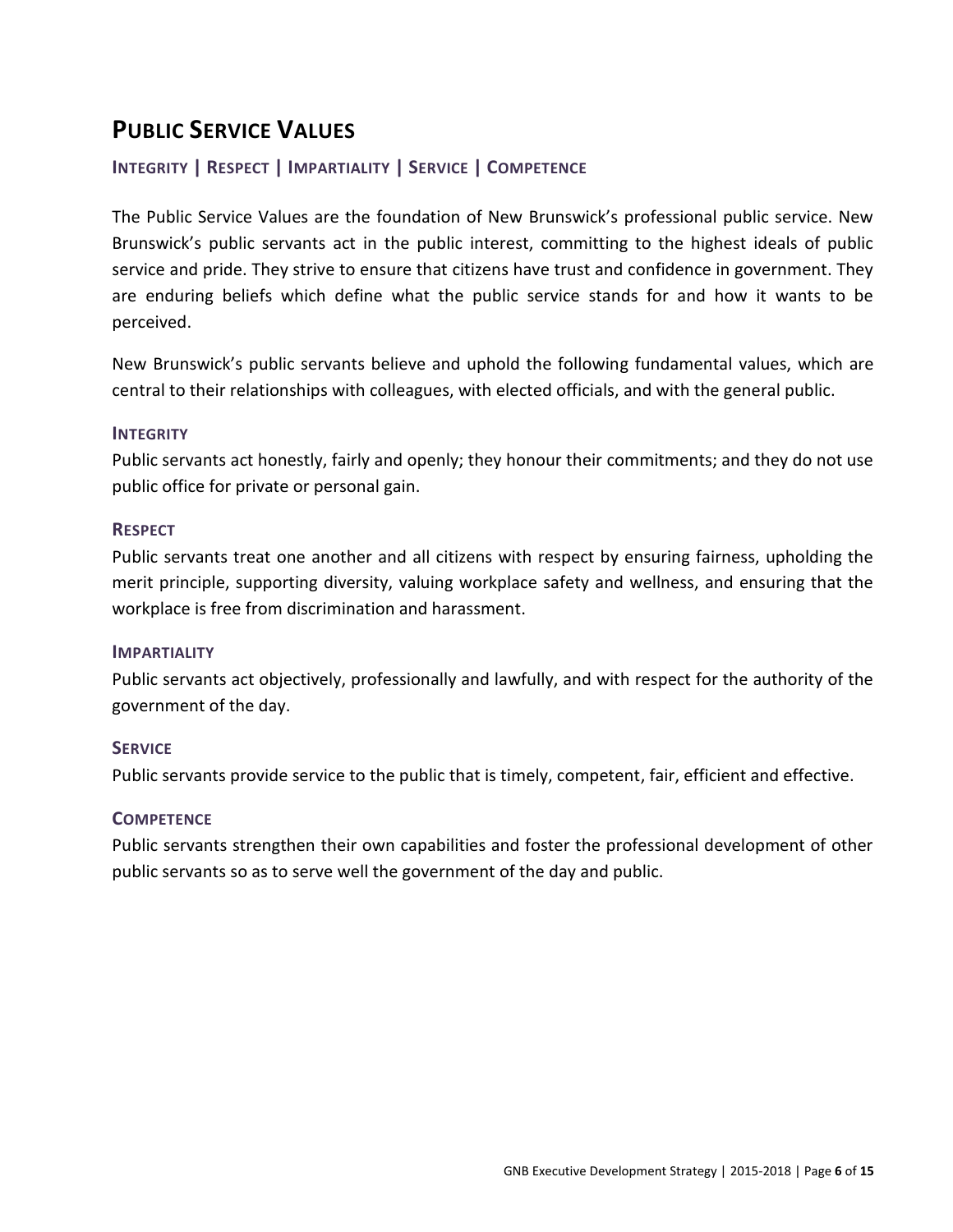# <span id="page-6-0"></span>**GUIDING PRINCIPLES**

MERIT-BASED | OBJECTIVE | DIRECT AND SIMPLE | CURRENT | TRANSPARENT | ACCOUNTABLE | LINKS TO **STRATEGY AND NEEDS**

The guiding principles form the fundamental norms and rules of the Executive Development Strategy and related processes. They are the framework to define what is truly important for the Strategy's success. They serve as a template for building and strengthening our organization and unite us with a strong, common purpose and direction.

#### **MERIT-BASED**

Supports a merit-based system; having the qualifications, skills and abilities to do the job.

**OBJECTIVE** Rigorous, evidence-based and rooted in facts.

**DIRECT AND SIMPLE** Clear, concise and straightforward.

**CURRENT** Relevant to the challenges of today.

**TRANSPARENT** Open and intentionally shared.

#### **ACCOUNTABLE**

Clearly articulates commitments and processes and follow-through. If we say we are going to do something, we do it.

#### **LINKS TO STRATEGY AND NEEDS**

Links to the GNB Strategy and the needs of government to achieve the business results of today and tomorrow.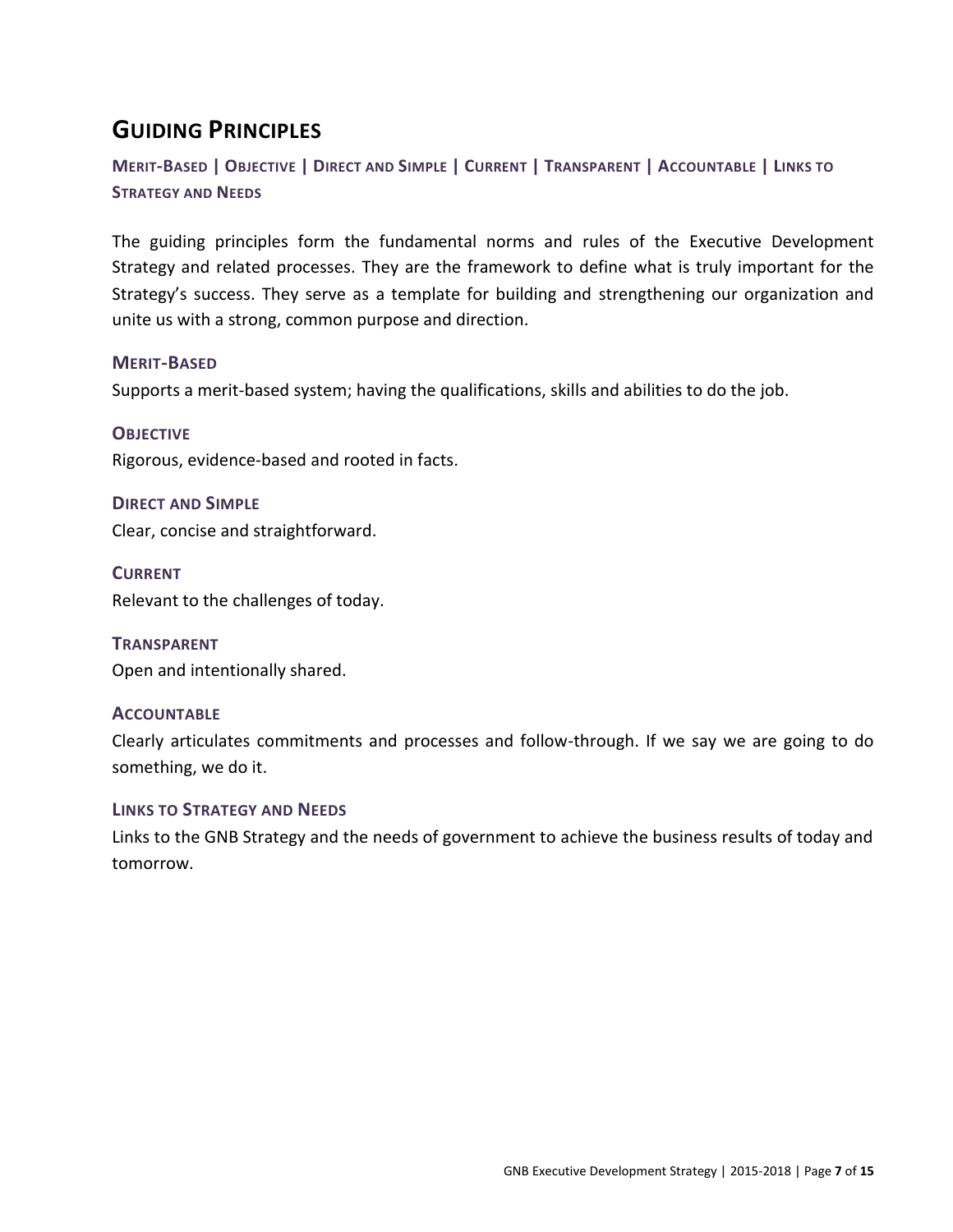# <span id="page-7-0"></span>**STRATEGIC INITIATIVES**

An integrated approach to Executive Development will ensure alignment of the recruitment, performance management, learning and development and succession management processes and activities.

THE STRATEGY FOCUSES ON THREE STRATEGIC INITIATIVES:

- **1.** Execute a talent identification process
- **2.** Execute an executive reassignment process
- **3.** Sustain a culture of continuous learning and development

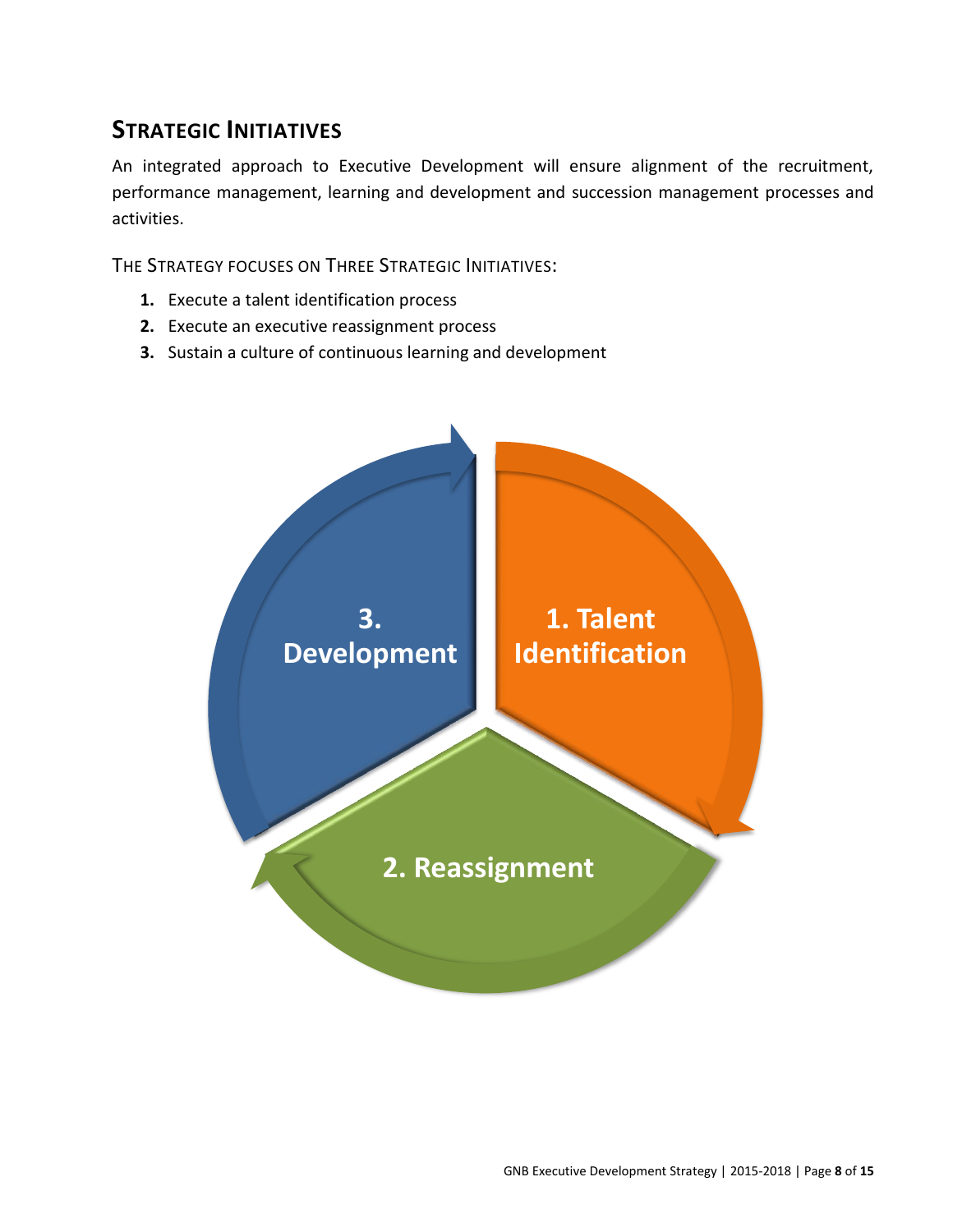# <span id="page-8-0"></span>**TALENT MATRIX**

The Talent Matrix, which follows, is a critical tool in the Executive Development processes. It enables us to maximize human capital by identifying where individuals can have the greatest impact, at any given point in time.

Phase 1 of the Executive Development Strategy, will be focused on talent identification specifically to establish a pool of individuals in the Advancement (ready now) quadrant.



### **CORPORATE RESOURCE**

Senior leaders are corporate resources and serve to deliver government commitments in a variety of ways. As such, individuals who wish to take part in Executive Development Strategy opportunities must have a clear understanding that they can be assigned to any department.

### **DIVERSITY**

The Department of Human Resources is committed to ensuring that diversity is respected throughout the Executive Development processes.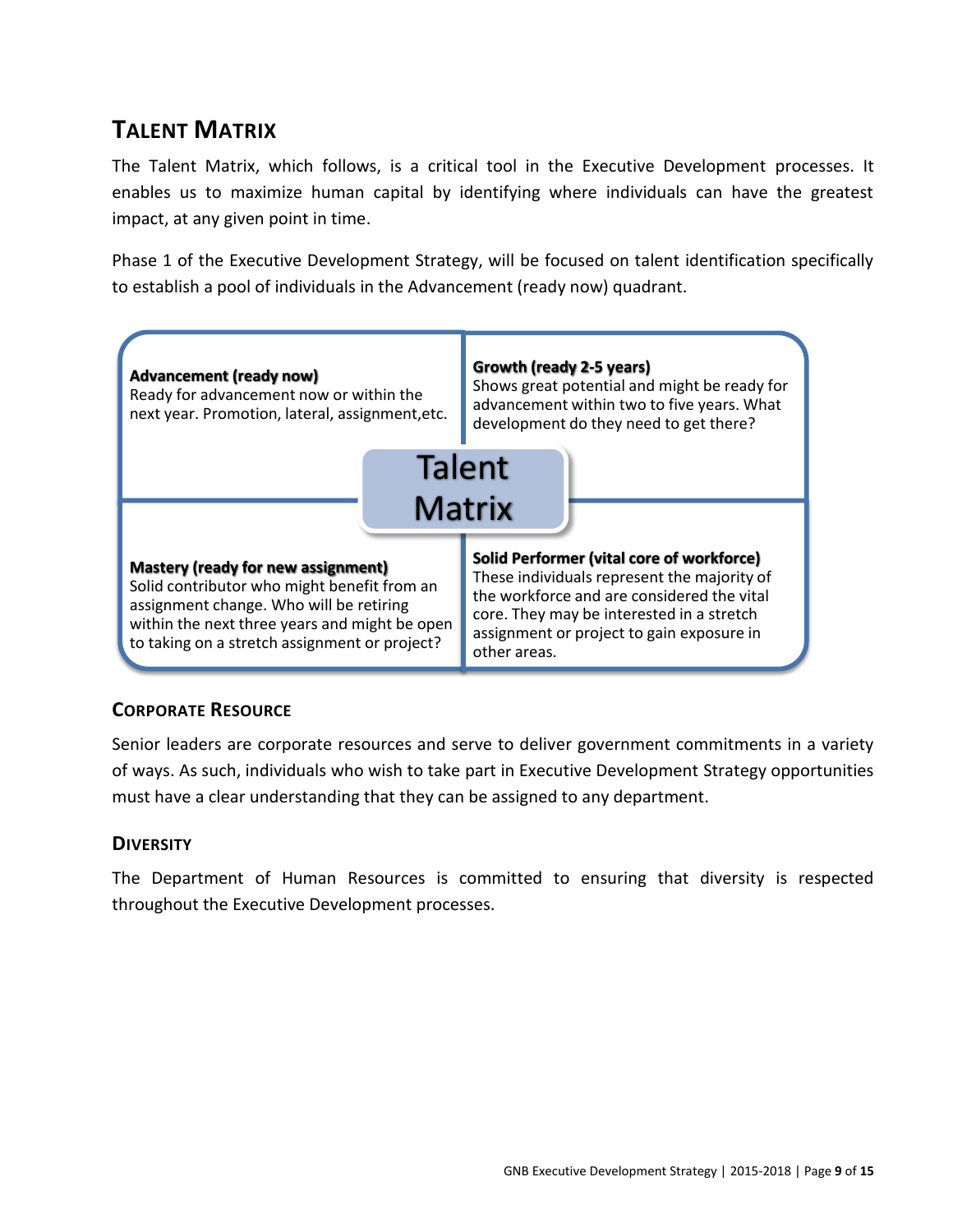# <span id="page-9-0"></span>**STRATEGIC INITIATIVES - ACTION PLANS**

### **1. EXECUTE A TALENT IDENTIFICATION PROCESS**

Talent identification creates accelerated career development opportunities while enabling the "right people, in the right place, at the right time" to achieve desired business results*.*

### *Below are key actions to be undertaken within the three-year timeframe, which will drive the success of the Executive Development Strategy.*

|     | <b>ACTION PLAN</b>                                                                                                                                                                                                                                                                                                                                                                                                                                                        |
|-----|---------------------------------------------------------------------------------------------------------------------------------------------------------------------------------------------------------------------------------------------------------------------------------------------------------------------------------------------------------------------------------------------------------------------------------------------------------------------------|
| 1.1 | Targeted communication to all PB 8-12s around the completion of the Career Management<br>Module (CMM) is critical to ensuring that GNB has a database that is reflective of the current<br>state of readiness and willingness of senior leaders.                                                                                                                                                                                                                          |
| 1.2 | Conduct an annual talent identification process through self-nomination and assessment,<br>while ensuring objectivity and transparency. See the GNB Executive Development Guide for<br>detailed information on this process.                                                                                                                                                                                                                                              |
| 1.3 | Effectiveness as a leader depends on a multitude of factors, but at the very core we need to<br>ensure that senior leaders are modelling the right behaviours required for our organization<br>to achieve business results. Executive assessment tools may be utilized for aspiring and<br>interested senior leaders. This will allow GNB to ensure an objective and transparent process<br>that will capitalize on leaders' strengths and address any development areas. |
| 1.4 | An Executive Development Committee (EDC), comprised of designated members of the<br>Deputy Ministers' Committee on Human Resource Management (DM-HRM), and co-chaired<br>by the Clerk of the Executive Council and the Deputy Minister of DHR will provide a forum to<br>address strategic human resource planning and development for senior leaders within the<br>New Brunswick Public Service.                                                                         |
|     | The EDC will meet quarterly using a structured and facilitated process where information on<br>senior leaders in the Advancement pool who have undergone assessments are brought<br>forward for consideration. The information from these meetings will be summarized and                                                                                                                                                                                                 |

used as a working tool for executive development and succession management purposes.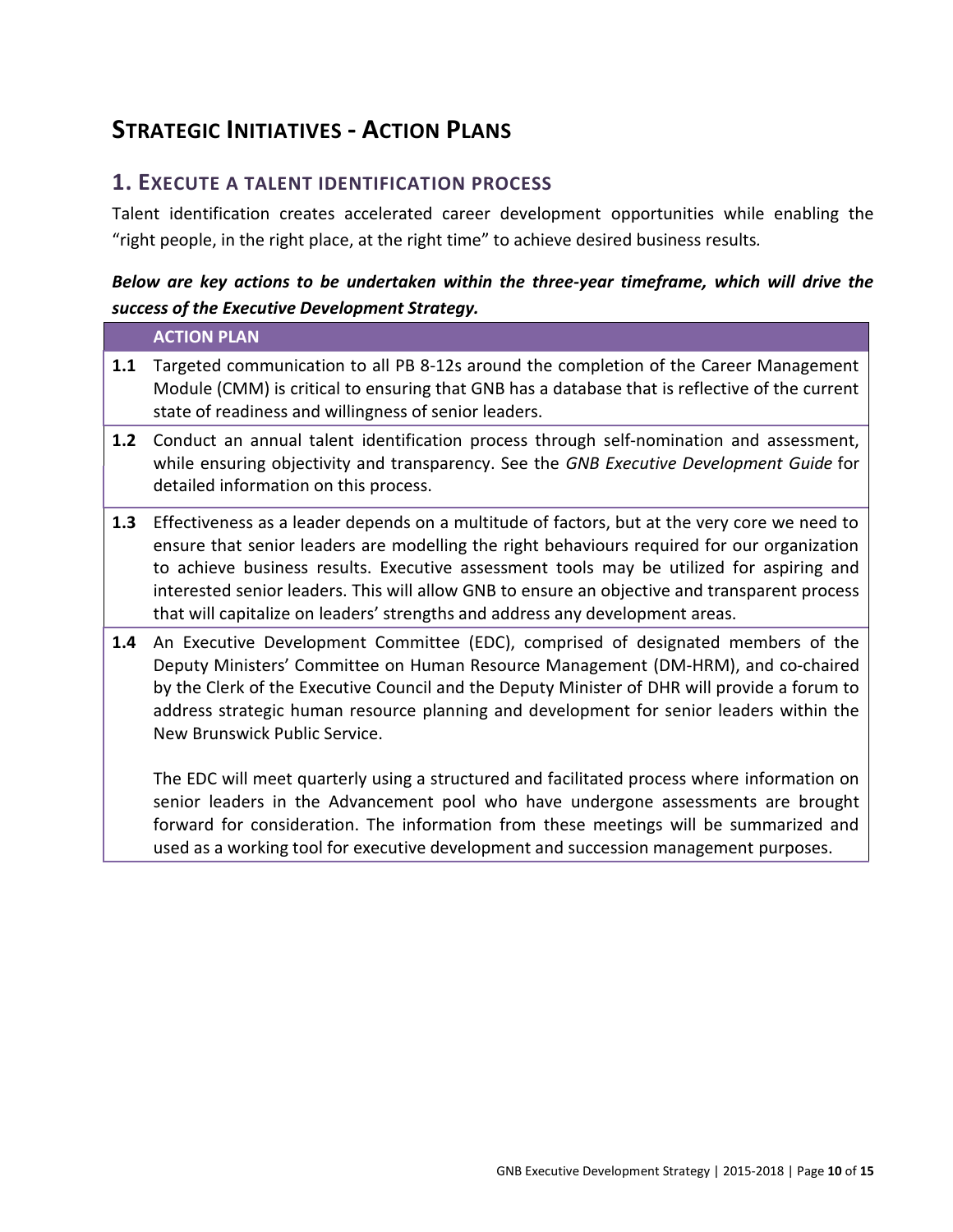### **2. EXECUTE AN EXECUTIVE REASSIGNMENT PROCESS**

The Executive Reassignment process will create opportunities for career development and advancement for senior leaders ready for advancement now. It ensures continued renewal among senior leaders in government and contributes to the accelerated development of a corporate cadre of this group in support of succession management.

### *Below are key actions to be undertaken within the three-year timeframe, which will drive the success of the Executive Development Strategy.*

#### **ACTION PLAN**

- **2.1** On an annual basis, senior leaders will have an opportunity to self-identify an interest in being considered for advancement opportunities.
- **2.2** On an annual basis, at minimum, Deputy Ministers will be asked to identify current or future vacancies, opportunities for rotational assignments or exchanges to the EDC for consideration under this process.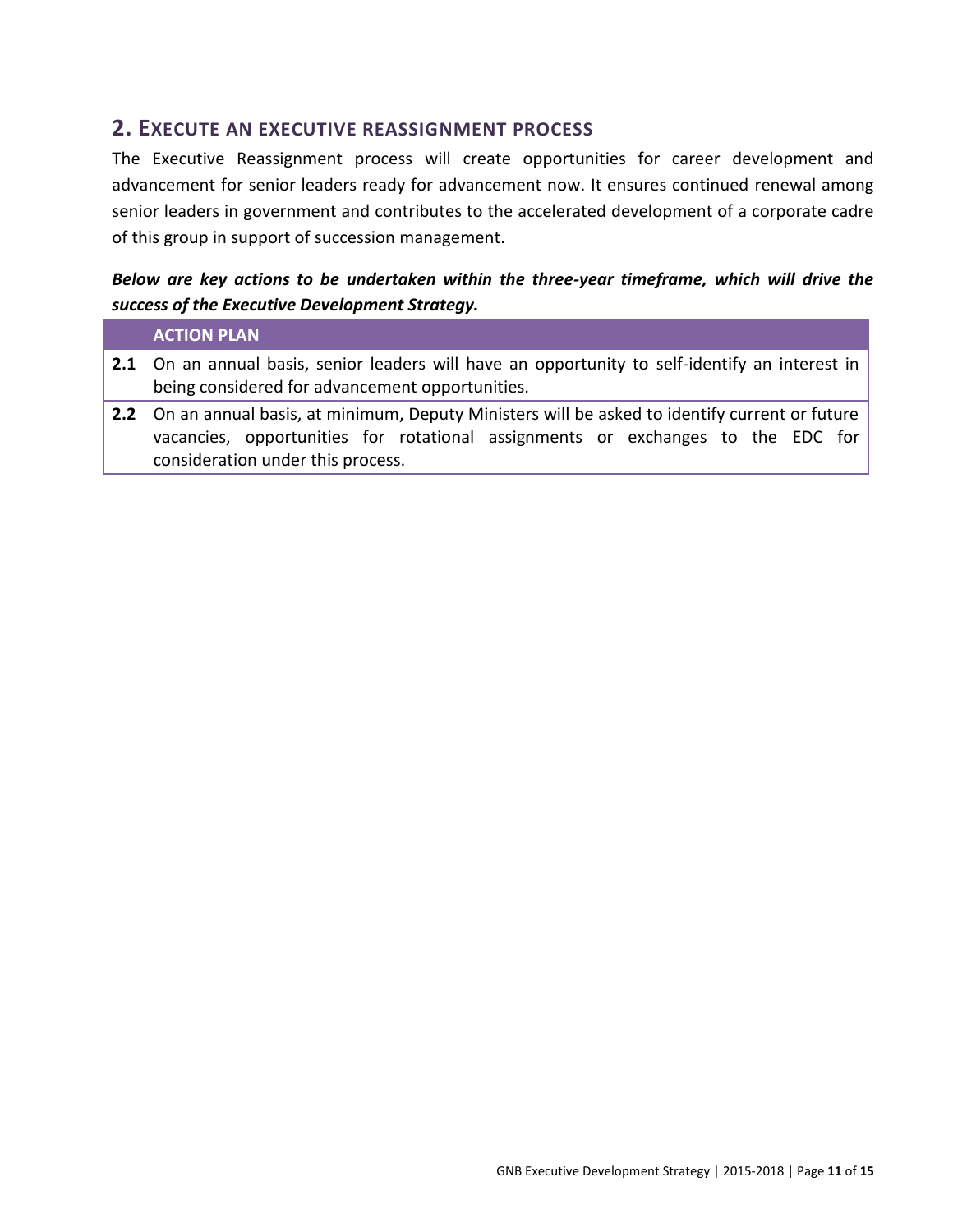### **3. SUSTAIN A CULTURE OF CONTINUOUS LEARNING AND DEVELOPMENT**

Creating a sustainable culture of learning and development is critical to ensuring senior leaders are equipped to meet the needs of the organization. Continuous learning and development could include rotational opportunities, stretch assignments and projects, mentorship, leading teams of various scope and size, and/or formal training. These six (6) GNB core executive leadership competencies are foundational for competency based executive development learning opportunities and career planning:

- Coaching and Team Development
- Organizational Awareness
- Organizational Commitment
- Relationship Building
- Results Orientation
- Strategic Thinking

(For the detailed Executive Leadership Profile – visit the following link: [http://intranet/intellinet/sdhp/exdev/EL\\_Competencies-e.pdf\)](http://intranet/intellinet/sdhp/exdev/EL_Competencies-e.pdf)

### *Below are key actions to be undertaken within the three-year timeframe, which will drive the success of the Executive Development Strategy.*

#### **ACTION PLAN**

- **3.1** A plan for senior leaders within the Growth pool (*see Talent Matrix on page 9*) will be developed to address learning goals. This could include exposure to mentorship, rotational opportunities, stretch assignments and projects, leading teams of various scope and size, and/or training in order to develop leaders' skills and competencies to "fill gaps" and ensure they are advancement ready in a 2-5 year timeframe.
- **3.2** Solid performers comprise the core of the New Brunswick Public Service and are a critical component to our workforce. These are the people that are getting the job done, who have the right skills and competencies to be effective leaders. An executive Learning and Development plan will be foundational to sustaining a culture of continuous growth. All senior leaders will be provided with this template and are encouraged to meet with their direct supervisor to discuss their own personal continuous learning and development.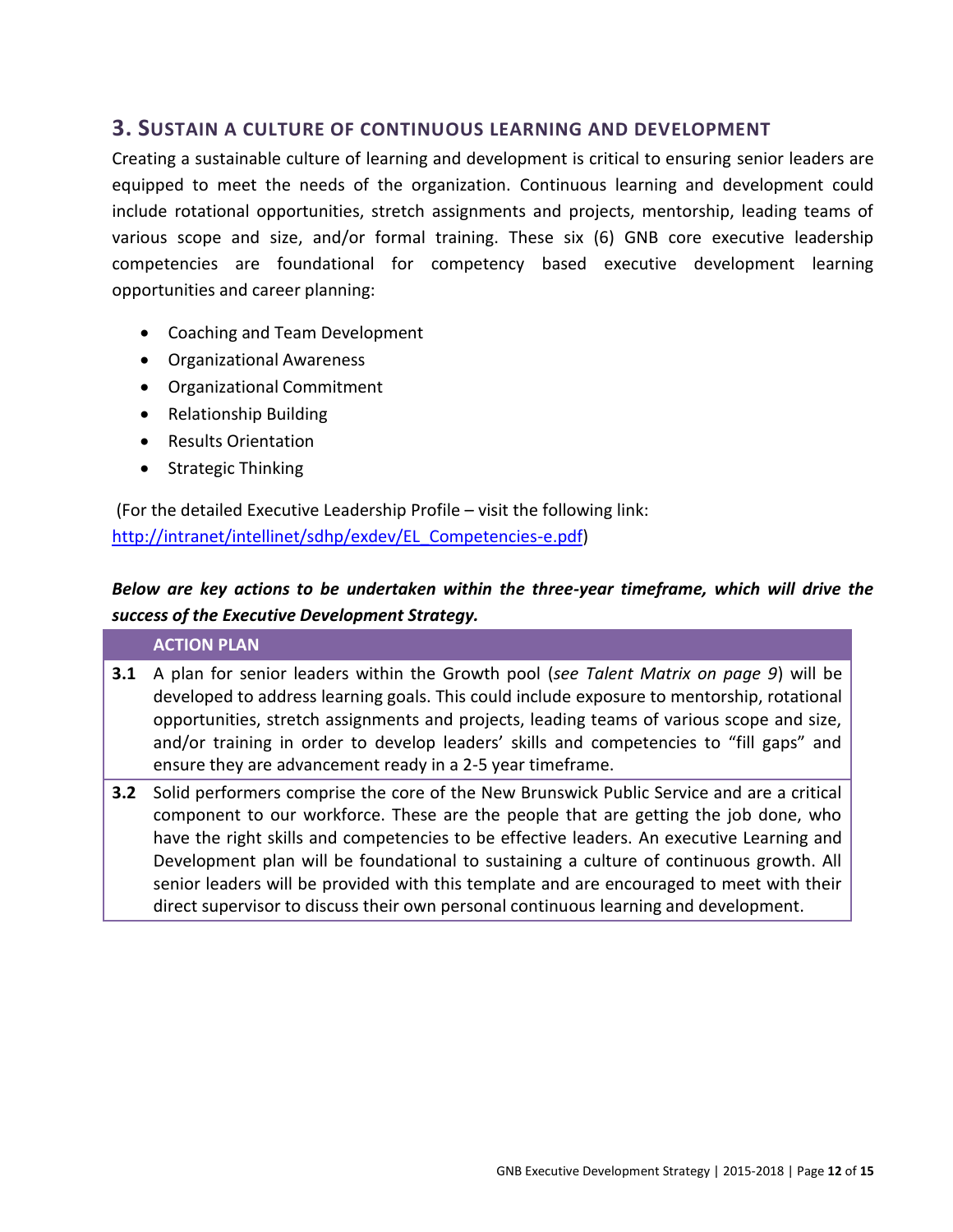# <span id="page-12-0"></span>**ROLES AND RESPONSIBILITIES**

Although there are several roles to be fulfilled in supporting the Executive Development Strategy, following are the key roles and responsibilities:

#### **SENIOR LEADERS**

- Dedicated to achieving the goals of GNB.
- Model New Brunswick Public Service Values.
- Primarily responsible for their own executive development.
- Seek opportunities for feedback.
- Responsible to identify talent potential and to coach/mentor aspiring leaders.
- As a corporate resource, acknowledge that a promotion, lateral, assignment, etc. may occur in a variety of capacities across multiple departments.
- Maintain current and timely resume information in the Career Management Module (CMM).

#### **CLERK OF THE EXECUTIVE COUNCIL**

- Provide GNB-wide corporate oversight and guidance for the implementation and management of the Executive Development Strategy.
- Co-chair of Executive Development Committee.

#### **DEPUTY MINISTERS' COMMITTEE ON HUMAN RESOURCE MANAGEMENT (DM-HRM)**

- Encourage and facilitate the regular identification of learning and development needs for senior managers.
- Guide and facilitate the planning, organizing and delivery of events, programs and processes that address the identified development needs of executives.
- Advise the Deputy Minister of the Department of Human Resources (DHR) on executive development policy matters.
- Direct, guide and review the reassignment process and advise the Deputy Minister of DHR on specific candidates and assignments as required.
- Actively champion and support executive development.
- Encourage and support inter-departmental dialogue on emerging executive development trends.
- Co-chaired by the Clerk of the Executive Council and the Deputy Minister of DHR, the Executive Development Committee comprised of designated members of the DM-HRM, will provide a forum to address strategic human resource planning and development for senior leaders within the New Brunswick Public Service.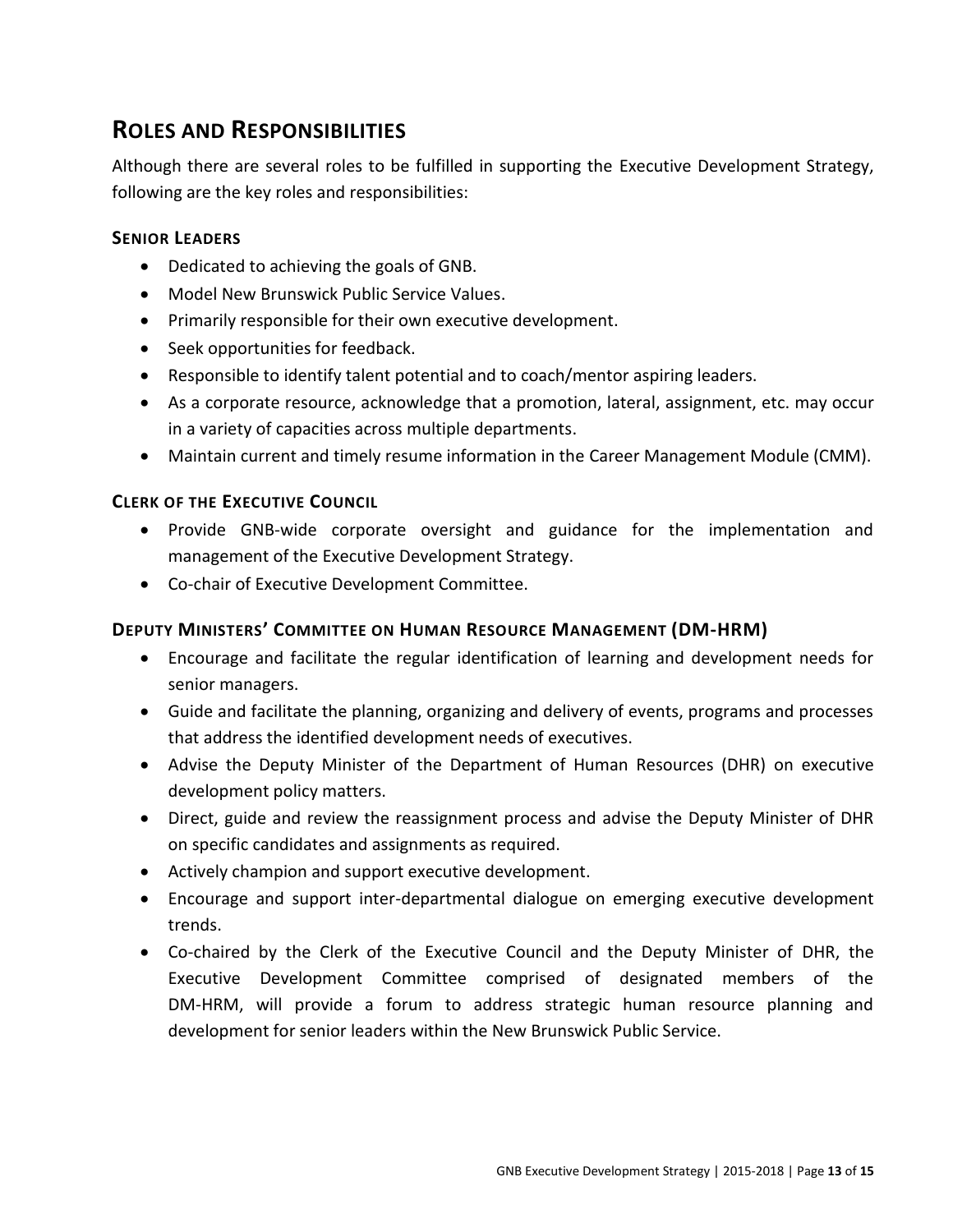#### **DEPUTY MINISTERS**

- Champion executive development and associated processes within their organization.
- Demonstrate strong support and buy-in for the Strategy.
- Mentor and coach leaders and aspiring leaders.
- Provide opportunities for growth and development within GNB.
- Validate annually the departmental representative to the Senior Executive Officer Committee on Executive Development.
- Comprise the membership of the DM-HRM Committee.

### **SENIOR EXECUTIVE OFFICER (SEO) COMMITTEE ON EXECUTIVE DEVELOPMENT**

- Provide advice to the Deputy Ministers' Committee on Human Resource Management on matters related to executive development.
- Align executive development with priorities and direction put forth by the DM-HRM.
- Create a culture of leadership excellence by aligning executive development initiatives with the New Brunswick Public Service Values.
- Act as a key enabler to align executive development with government's strategic initiatives, performance excellence and continuous improvement efforts.
- Provide advice to the DM-HRM, on the planning and organizing of events, programs and processes that address the identified learning and development needs of current and aspiring leaders.
- Partner with DHR to review the Executive Development Strategy and associated processes, on an annual basis.

### **DEPARTMENT OF HUMAN RESOURCES**

- Identify strategic initiatives and emerging trends impacting executive development.
- Act as business owner for the CMM database.
- Lead annual strategy and process review.
- Facilitate talent identification, executive reassignment, and a culture of continuous learning and development processes.
- Ensure that the Executive Development Strategy aligns to associated processes.
- Representative to serve as co-chair on the SEO Committee on Executive Development.
- Report on dashboard measures associated with this Strategy.

### **HUMAN RESOURCE DIRECTORS**

- Actively champion and support the Executive Development Strategy and processes.
- Identify executive development needs and recommend appropriate solutions and strategies based on on-going needs assessments of senior leaders.
- Provide regular reporting on measures.
- When called upon, assist at various intervals throughout the process.